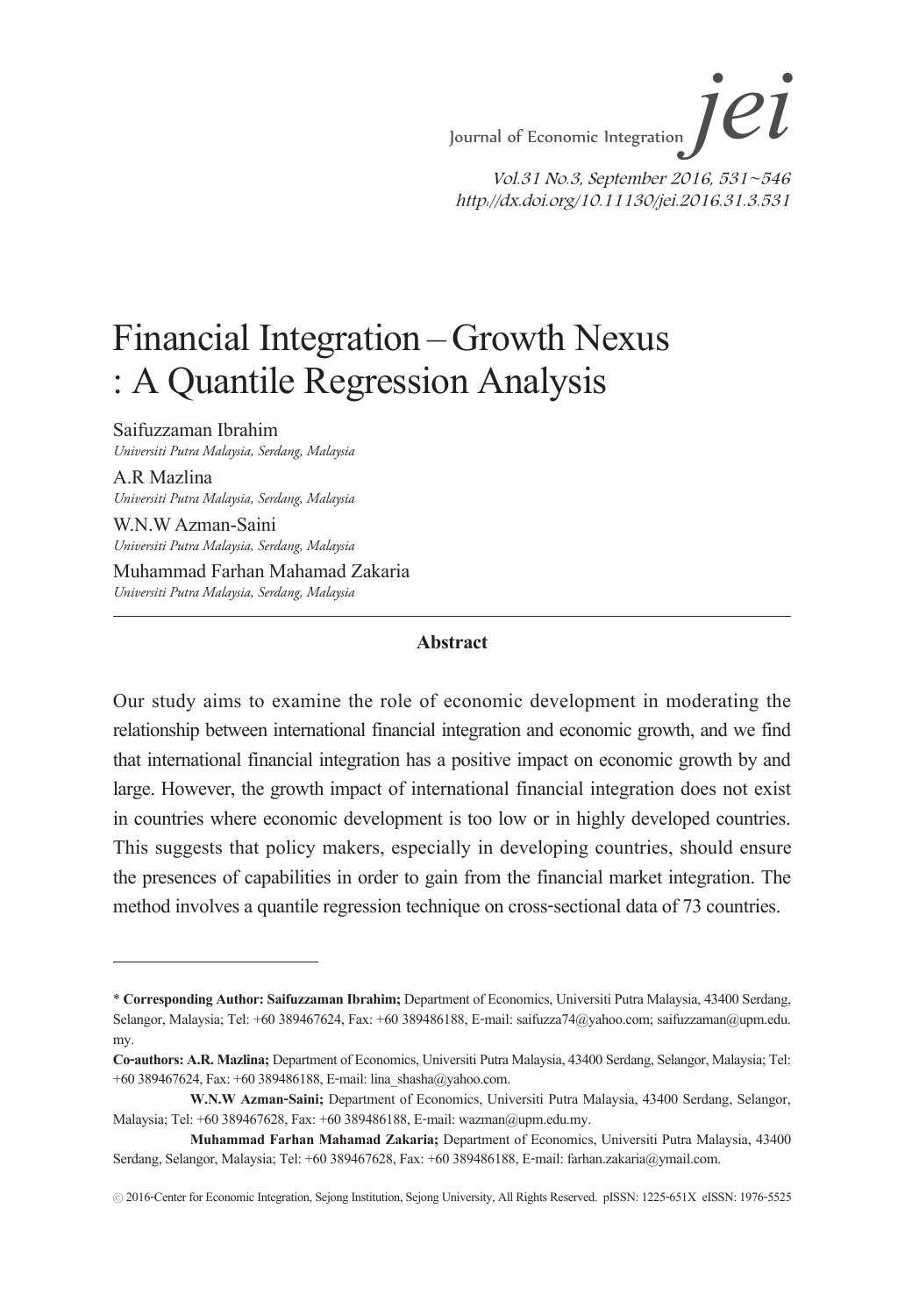

**JEL Classifications:** E44, F36, F43, G15, O50

**Keywords:** International Financial Integration, Economic Growth, Economic Development, Quantile Regression Analysis

### **I. Introduction**

The literature mentions numerous factors that could influence a nation's economic growth. For instance, Smith (1986) proposed capital accumulation and labor productivity; Solow (1956) proposed technological advancement; and Romer (1986) and Lucas (1988) proposed human capital. Many other growth factors have been suggested, including International Financial Integration (IFI).

IFI is a condition in which global financial markets are closely linked. During the past several decades, international financial markets have experienced major transformations. The global economy has become more financially integrated, driven by the potential benefits of financial globalization. The depth and breadth of IFI are extraordinary, as Chen and Quang (2014) showed concerning the rapid decline of capital controls in many countries. According to Baele *et al.* (2004), eliminating frictions and barriers to exchange alongside efficient capital allocation by IFI could enhance economic growth.

IFI stimulates growth straightforwardly via three channels. First, IFI improves global capital allocative efficiency, by which financial resources flow to their most productive uses, ultimately increasing potential economic growth. Second, IFI promotes risk diversification and risk sharing across countries. The escalation of financial instruments and cross-ownership of assets resulting from IFI should expand opportunities to diversify portfolios and share idiosyncratic risk across regions (Baele *et al.* 2004). Third, IFI could significantly influence economic growth through the development of financial systems.

Although many scholars expect IFI to have a positive impact on growth, studies offer no consensus about such a relation. Some researchers argue that IFI can spur growth and others claim that removing the distorting effects of capital controls could magnify negative effects of pre-existing distortions and cause welfare loss. In addition, empirical results concerning this relation are mixed. Quinn (1997), Bekaert *et al.* (2005), Honig (2008), Masten *et al.* (2008), and Shen, Lee and Lee (2010) recorded a positive relation between IFI and growth. Quinn (1997) found that capital account liberalization, which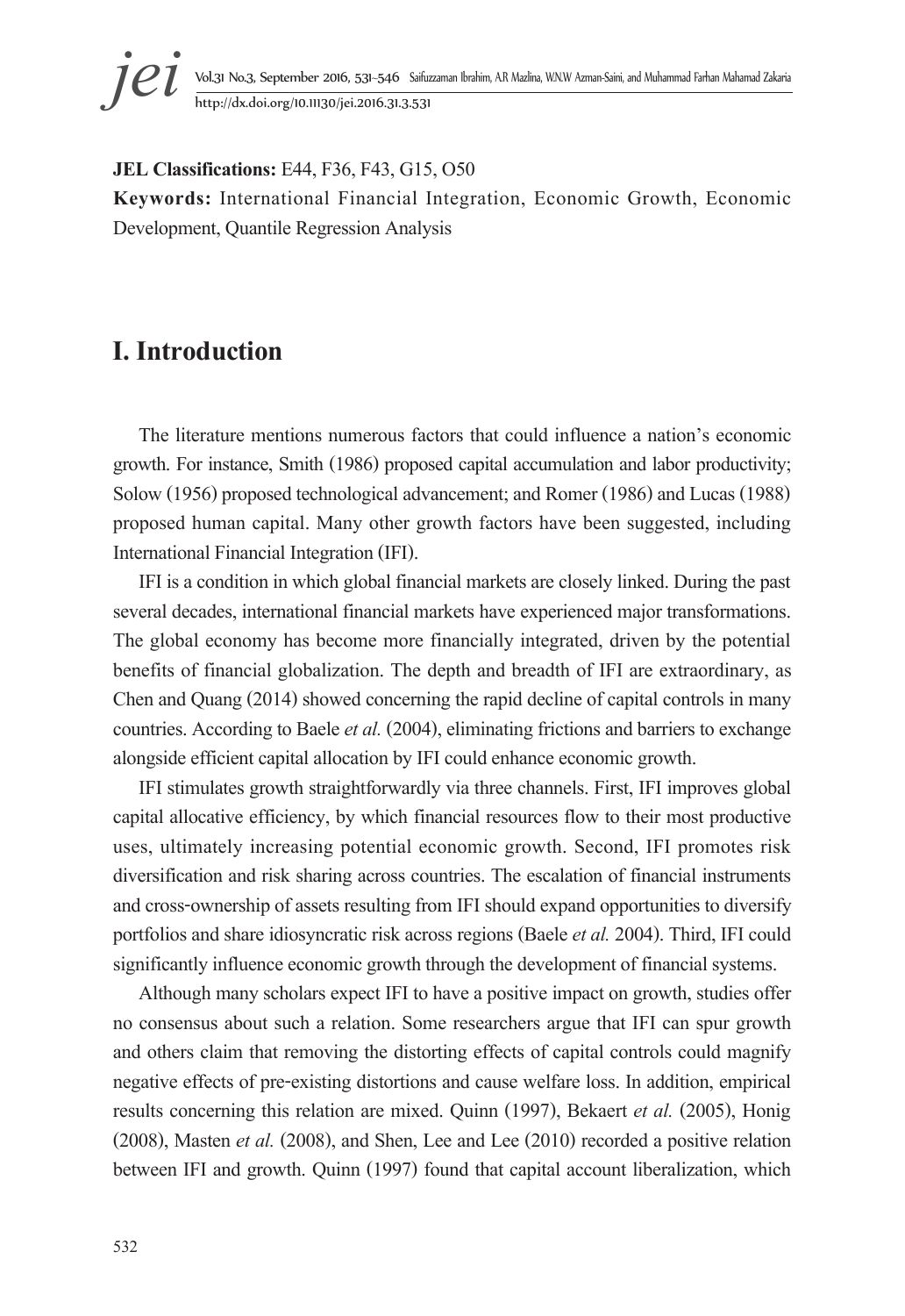indicates a nation's level of IFI, significantly and positively influences growth in real per capita Gross Domestic Product (GDP). Edison *et al.* (2002) confirmed a positive relation between IFI and growth but acknowledged that it is rather weak. On the other hand, Boyd and Smith (1992), Bailliu (2000), Soto (2000), and Gourinchas and Jeanne (2013) demonstrated that IFI undermines growth.

These mixed findings may suggest that other factors moderate the IFI–growth nexus. Borensztein *et al.* (1998), Chang *et al.* (2009), Gu and Dong (2011), and Samimi and Jenatabadi (2014) found that IFI's contribution to growth is conditional on the presence of third factors. More studies that are contemporary seek to illuminate whether the positive growth impact of IFI relies on such third factors as a sound institutional framework. However, results remain mixed, at best, as indicated by Edison *et al.* (2002) and Klein (2005). According to Edison *et al.* (2002), IFI could influence economic growth only in countries with sound institutions and policies. This claim is backed by Prasad *et al.* (2003), who mention that the ability of a developing country to benefit from financial globalization could be significantly influenced by the quality of its macroeconomic framework and institutions. Alfaro *et al.* (2004) proved that foreign capital causes growth only in countries with well-developed financial markets. Samimi and Jenatabadi (2014) showed that economic integration increases growth in countries with better-educated workers and well-developed financial systems. The level of human capital, which is influenced by the level of economic development, is vital in moderating the relation between foreign capital and economic growth. Either labor or domestic firms must have adequate capacity to absorb advanced technologies borne by foreign capital and implement it domestically to reap full benefits. The importance of economic development in the IFI–growth nexus is mentioned by Boyd and Smith (1992), Arestis and Demetriades (1997), Bhagwati (1998), Stiglitz (2000), Alfaro *et al.* (2008), and Kamau (2010).

The extent of all those features—sound institutions, prudent policies, strong macroeconomic framework, effective financial market, and human capital—is indicated by a country's degree economic development. Edison *et al.* (2002) investigated the moderating role of economic development in the relation between IFI and economic growth using interacting variables. Nonetheless, they disregarded the IFI–growth relation at various levels of economic development, which could be crucial in establishing which groups of countries benefit from IFI.

This study addresses this gap in the literature by examining the relation between IFI and economic growth among countries occupying different levels of economic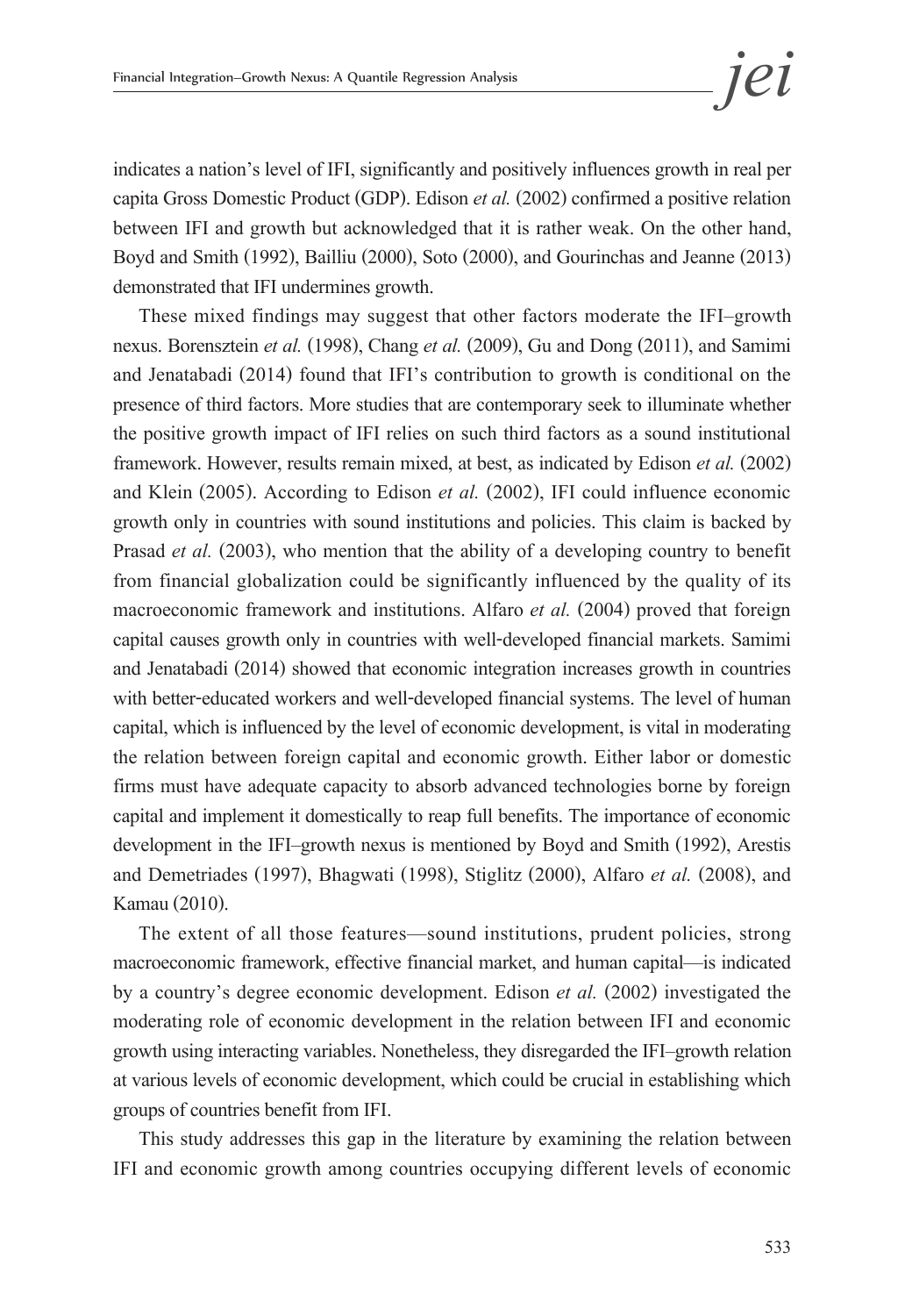development. We adopt a quantile regression technique that is frequently used for this type of analysis. Although previous studies tested the IFI–growth relation, no studies have examined it for varying degrees of economic development. Our results could guide governments and policymakers toward better and more accurate decisions regarding their involvement in IFI.

This study is organized as follows. Section II discusses the method and sources of data. Section III presents the empirical evidence and discusses the analysis. Section IV concludes the study.

### **II. Methodology and Data**

#### **A. Quantile regression technique**

Consider a real valued random variable *Y* that is characterized by the distribution function  $F(y) = Pr(Y \le y)$ , where the  $\theta$ -quantile of *Y* is defined as  $Q_{y}(\theta)$  = inf {*y*:*F*(*y*) ≥ $\theta$ . The quantile regression essentially transforms the conditional distribution function  $F_{Y|X}(y)$  into the conditional quantile function  $Q_{Y|X}(\theta)$  = inf{*y*:  $F_{Y|X}$  $(y) \geq \theta$  by segmenting it. With the use of previously defined quantiles, these segments describe the cumulative distribution of the conditional dependent variable *Y* given the various realizations of explanatory variable *X*.<br>The quantile regression model can be written in the simplest setting with one

exogenous regressor as

$$
Y_i = \eta_\theta X_i + \varepsilon_{\theta i} \tag{1}
$$

To estimate  $\eta_a$ , Koenker and Bassett (1978) solve the following optimization problem:

$$
\min_{\eta_{\theta}} \sum_{i} \rho_{\theta} \left( \varepsilon_{\theta i} \right) \varepsilon_{\theta i} \tag{2}
$$

where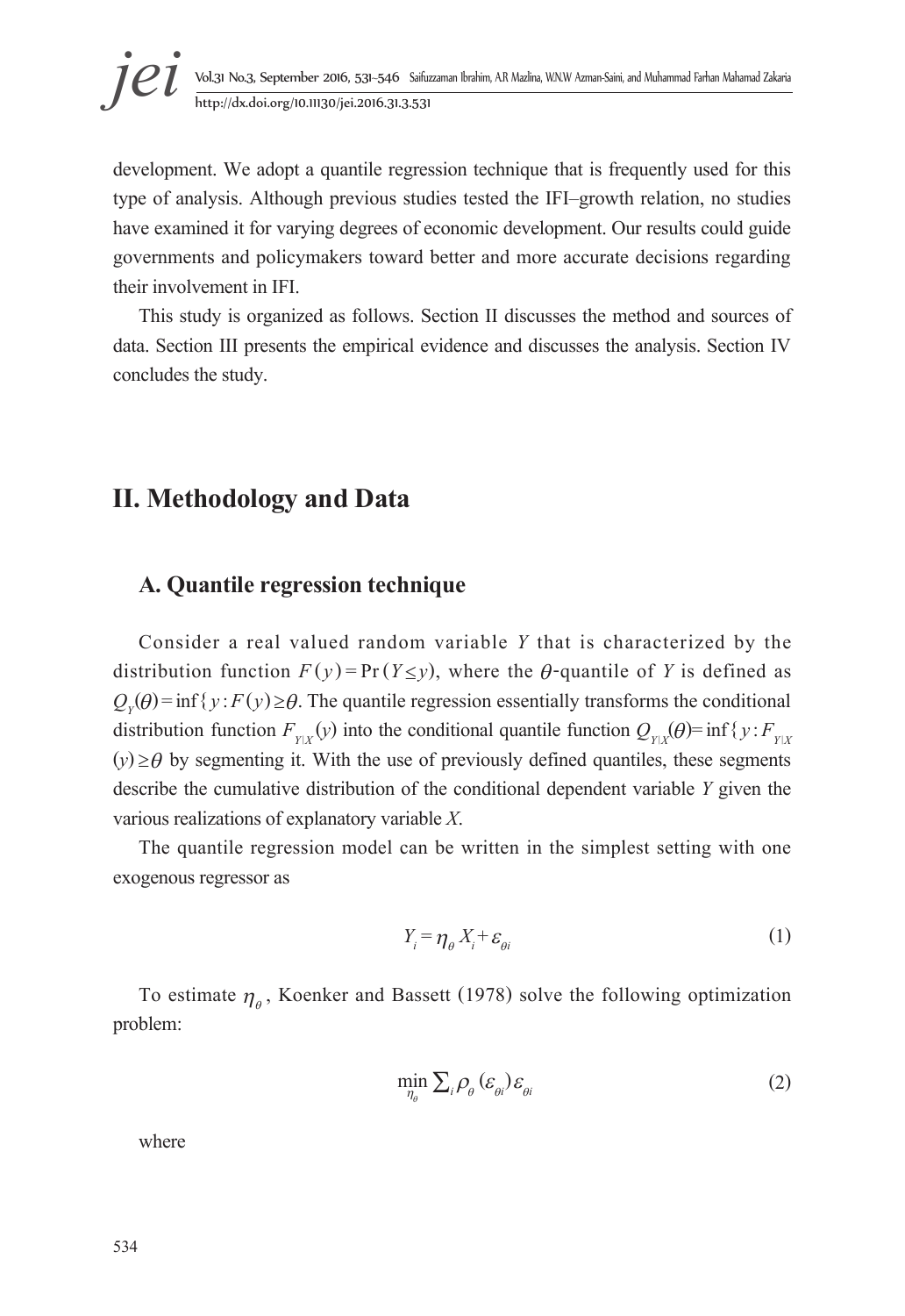$$
\rho_{\theta}(\varepsilon_{\theta i}) = \begin{cases} \theta \varepsilon_{\theta i} & \text{if } \varepsilon_{\theta i} \ge 0\\ (\theta - 1) \varepsilon_{\theta i} & \text{if } \varepsilon_{\theta i} < 0 \end{cases}
$$
(3)

is known as the check function. The solution provides an estimate of the parameter of interest, that is,

$$
\hat{\eta}_{\theta} = \arg \min \sum_{i} \rho_{\theta} \left( \varepsilon_{\theta i} \right) \varepsilon_{\theta i} \tag{4}
$$

and therefore allows estimation of the conditional quantile function of Model 1, given by

$$
Q_{\theta}(Y_i | X_i) = \hat{\eta}_{\theta} X_i
$$
 (5)

Quantile regression offers advantages over other techniques. First, it provides a wider view of the conditional distribution as the entire family of quantile functions is estimated. This describes the central and tail characteristics of the conditional distribution. In short, quantile regression considers both the shifting location and the changing shape of the conditional distribution of growth (Andini and Andini 2014). Second, quantile regression estimates are more robust regarding outliers in response measurements, whereas meanbased estimates are sensitive to outliers. Third, the quantile regression estimator can be more efficient than a mean-based estimator when residual heteroscedasticity is present. The estimator provides an interesting approach to the analysis of parameter heterogeneity and to the assessment of how policy variables affect countries according to their positions along the conditional growth distribution (Mello and Perrelli 2003).

With the purpose of obtaining robust empirical evidence, this study combines the advantages of quantile regression with those of cross-sectional analysis. In detail, the distribution of the dependent variable is conditioned on a set of observable and universally time-invariant characteristics of sampled countries. Thus, we estimate using the model proposed by Edison *et al.* (2002):

$$
GDP_i = \gamma_i + \eta_{1\theta} IFI_{j,i} + \eta_{2\theta} CONTROLSET_i + \varepsilon_{\theta i}
$$
 (6)

 $GDP<sub>i</sub>$  is real per capita GDP of country *i*, *IFI<sub>i</sub>* is international financial integration, and *CONTROLSET*, is a set of control variables.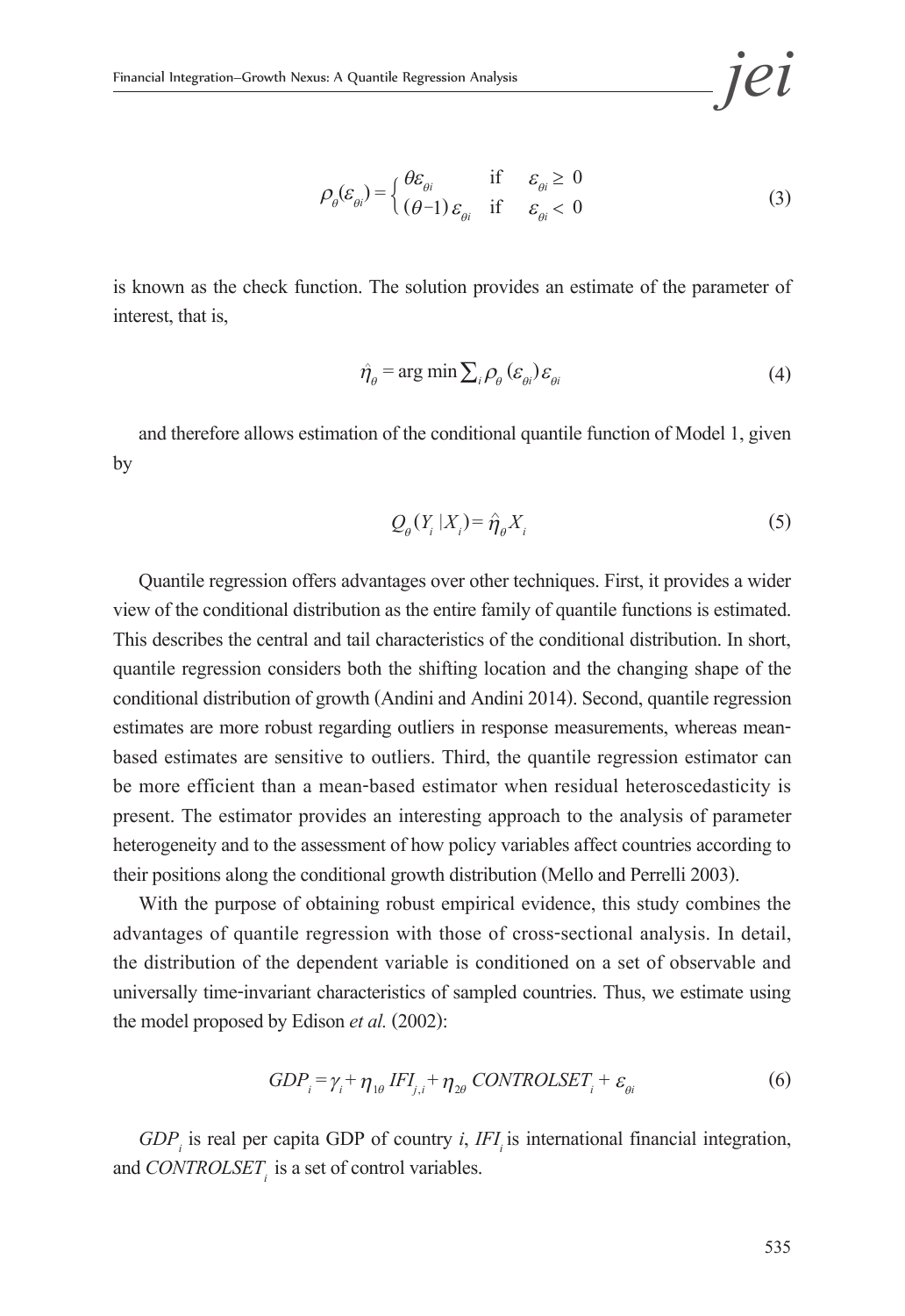**jei** Vol.31 No.3, September 2016, 531–546 Saifuzzaman Ibrahim, A.R Mazlina, W.N.W Azman-Saini, and Muhammad Farhan Mahamad Zakaria<br>http://dx.doi.org/10.11130/jei.2016.31.3.531

We sampled 73 countries from 1980 to 2013. For IFI, the variable is represented by the quantities of Flow of Capital (FOC) and Inflow of Capital (IFOC). *FOC* is defined as the ratio of capital inflows and outflows (foreign direct investment and portfolio) to GDP, and *IFOC* is the ratio of capital inflows to GDP. The selection of control variables closely follows Edison *et al.* (2002): initial GDP per capita (*initial*), average years of secondary schooling in the population over age 15 (*school*), consumer price index (*inf*), and fiscal balance as a share of GDP (*gov*). Data concerning initial schooling are from Barro and Lee (2013). All other data are from the International Monetary Fund's (IMF) International Financial Statistics, World Development Indicators (WDI), or the United Nations Conference on Trade and Development (UNCTAD).

## **III. Results**

Table 1 shows descriptive statistics and correlation coefficients among variables in this analysis. In general, all variables, except inflation and government, correlate positively with economic growth. Signs of all coefficients, except the initial income and government balance, are in line with our hypotheses. Between the two main variables flow of capital and inflow of capital—the former has higher correlation coefficients, suggesting that changes in this variable could have a much greater impact than changes in capital inflows on economic growth.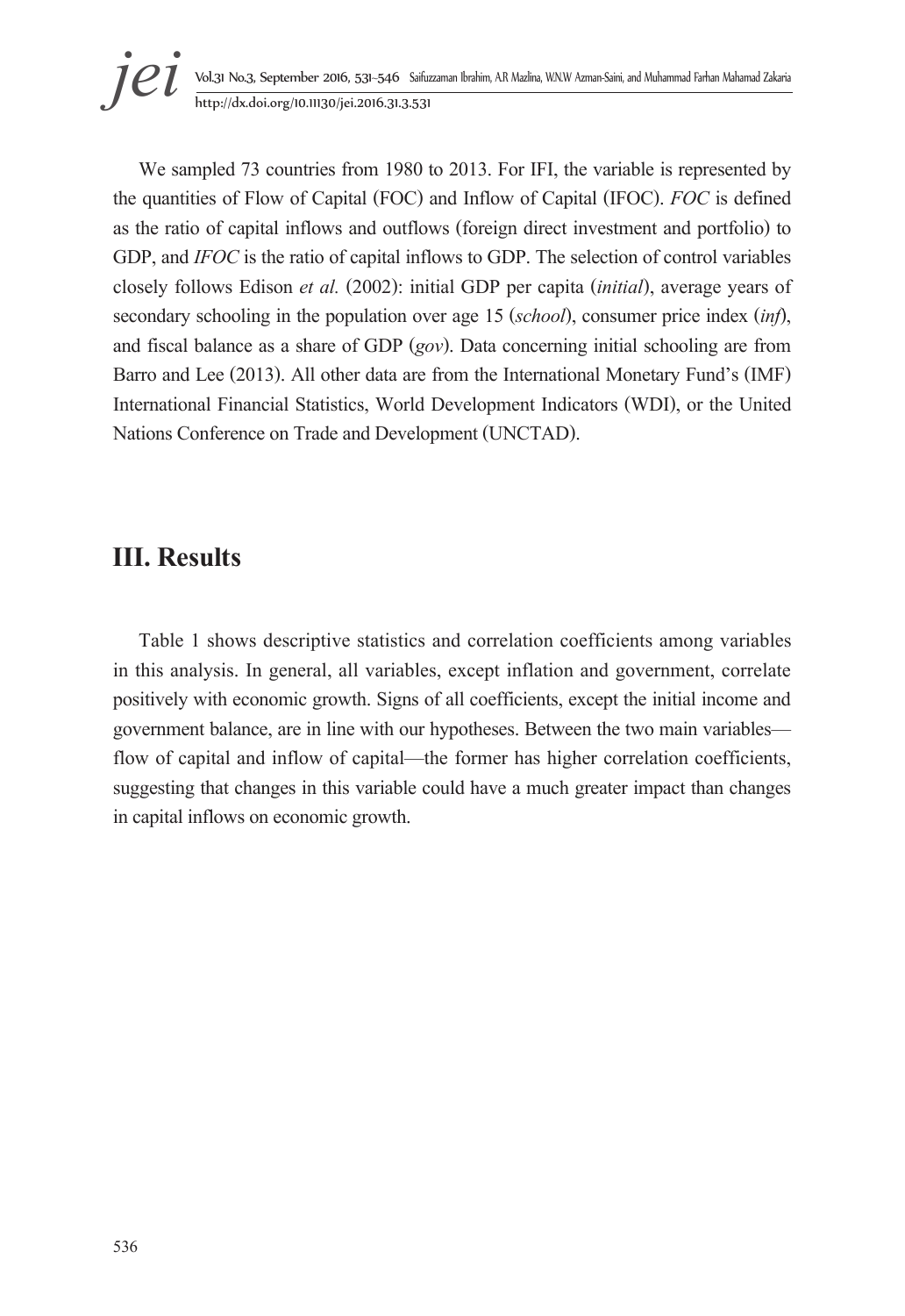| Variable                  | Growth      | <b>IFOC</b> | <b>FOC</b>  | <b>Initial</b> | <b>School</b> | Inf      | Gov    |  |
|---------------------------|-------------|-------------|-------------|----------------|---------------|----------|--------|--|
| Mean                      | 8.998       | 1.977       | 1.730       | 8.414          | 1.778         | 2.319    | 16.058 |  |
| Maximum                   | 11.093      | 4.121       | 4.686       | 10.627         | 2.487         | 6.021    | 32.290 |  |
| Minimum                   | 6.012       | 1.250       | $-0.581$    | 5.566          | 0.525         | 0.006    | 8.319  |  |
| <b>Standard Deviation</b> | 1.298       | 0.418       | 0.891       | 1.331          | 0.485         | 1.380    | 4.292  |  |
| <b>Correlations</b>       |             |             |             |                |               |          |        |  |
| Growth                    | 1.000       |             |             |                |               |          |        |  |
| <b>IFOC</b>               | $0.405***$  | 1.000       |             |                |               |          |        |  |
| <b>FOC</b>                | $0.674***$  | $0.903***$  | 1.000       |                |               |          |        |  |
| initial                   | $0.956***$  | $0.334***$  | $0.612***$  | 1.000          |               |          |        |  |
| school                    | $0.781***$  | $0.4475***$ | $0.6330***$ | $0.7519***$    | 1.000         |          |        |  |
| inf                       | $-0.383***$ | $-0.082$    | $-0.235**$  | $-0.366***$    | $-0.033$      | 1.000    |        |  |
| gov                       | $-0.306***$ | $-0.165$    | $-0.229$    | $-0.259**$     | $-0.314***$   | $-0.172$ | 1.000  |  |

#### **Table 1. Descriptive statistics**

(Notes) (i) \*\*(\*\*\*) indicates statistical significance at the 5% (1%).

(ii) Growth = logarithm of latest real per capita GDP in 2013; IFOC = logarithm of FDI and portfolio inflows divided by GDP; FOC = logarithm of FDI plus portfolio inflows and outflows divided by GDP; initial = logarithm of initial real per capita GDP in 1980; school = logarithm of average years of secondary schooling in the population older than age 15 in 1980; inf = logarithmic difference of the consumer price index; gov = fiscal balance as a share of GDP.

The analysis continues with the estimation of coefficients using Ordinary Least Squares (OLS) regression, and the results appear in Table 2. We estimate three models. Model 1 features no IFI variables. Model 2 and Model 3 include *IFOC* and *FOC*, respectively, as a variable.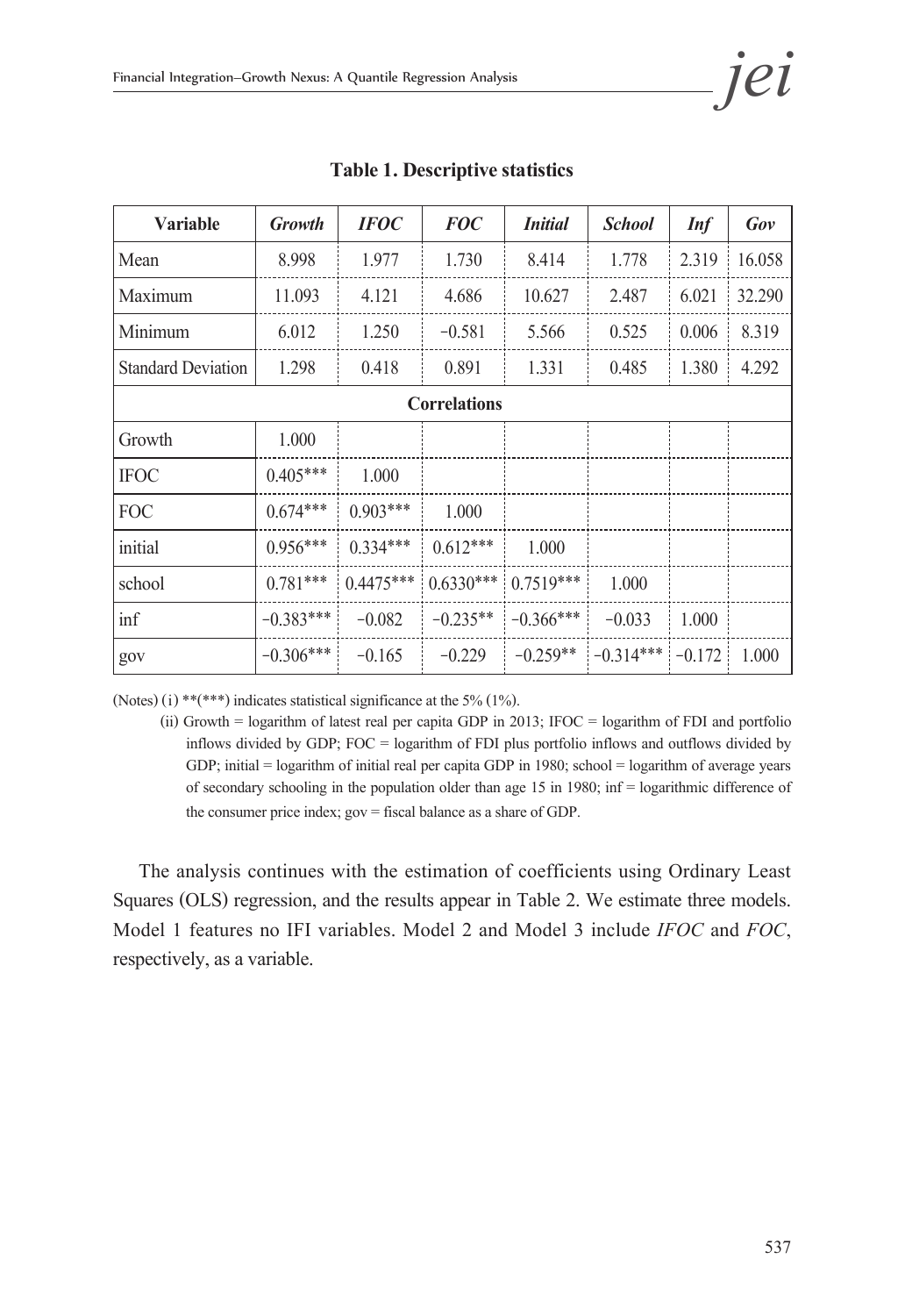|         | <i>FOC</i>           | <i>IFOC</i>      | <i>Initial</i><br>income | <i>Initial</i><br>schooling | Inflation              | Government<br>balance | R-squared |
|---------|----------------------|------------------|--------------------------|-----------------------------|------------------------|-----------------------|-----------|
| Model 1 |                      |                  | $0.737***$<br>(0.000)    | $0.501***$<br>(0.002)       | $-0.105***$<br>(0.005) | $-0.021$<br>(0.051)   | 0.932     |
| Model 2 | $0.138**$<br>(0.048) |                  | $0.721***$<br>(0.000)    | $0.380**$<br>(0.033)        | $-0.091**$<br>(0.018)  | $-0.020$<br>(0.054)   | 0.937     |
| Model 3 |                      | 0.191<br>(0.124) | $0.743***$<br>(0.000)    | $0.419**$<br>(0.020)        | $-0.099***$<br>(0.010) | $-0.020$<br>(0.051)   | 0.935     |

**Table 2. Effect of international financial integration on economic growth** 

(Note) \*\*(\*\*\*) indicates statistical significance at the 5% (1%). *P*-values in parentheses.

All three models generally present similar results in terms of the sign and significance of all control variables. Initial income and initial schooling positively influence economic growth. Initial income, in this context, represents a country's economic development, whereas initial schooling indicates its degree of human capital. Theoretically, both variables should demonstrate positive relations with national economic growth, a conjecture supported by Glaeser and Saiz (2004). On the other hand, results show a negative relation between inflation and real per capita *GDP*, a finding consistent with Ayyoub *et al.* (2011) and Kasidi and Mwakanemela (2013). In contrast, government balance demonstrates no impact on economic growth, a finding that coincides with Vuyyuri and Seshaiah (2004) and Velnampy and Achchuthan (2013).

The results for IFI, the study's main variable, are mixed. Using FOC as a proxy for IFI, the estimation shows that IFI exerts a significant positive impact on economic growth. However, an estimation using IFOC shows that IFI has no influence on growth. One possible reason for the mixed results is that IFOC may not clearly reflect IFI and, thus, may be a poor relative measure of IFI. According to Edison *et al.* (2002), it is important to measure inflows and outflows when creating an IFI proxy. In addition, Vo and Daly (2007) contended that the de facto measures of international IFI, also known as volume-based capital account openness measures, should cover the abilities of foreign investors investing domestically (inflow of capital) and domestic investors in the host country to invest abroad (outflow of capital). The between-variables correlation analysis in Table 1 shows that relations between FOC and other variables are consistent with our expectation, but this is not the case for IFOC. Thus, our analysis focuses on the results using FOC, as we expect it to be a better measure of IFI than IFOC.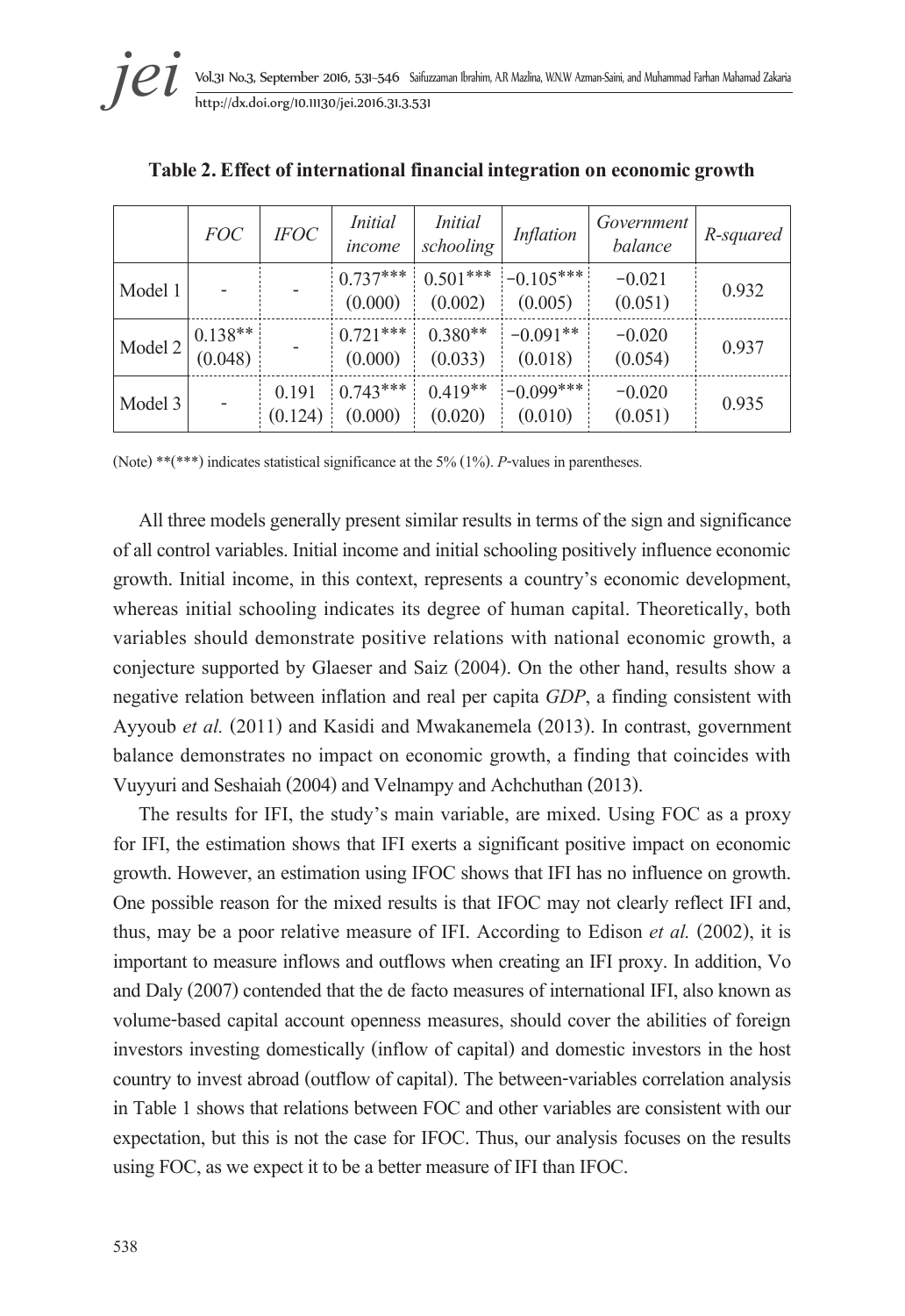Our results are supported by Edison *et al.* (2002), based on their panel estimates that show only one IFI indicator, FOC, significantly associated with growth. As mentioned earlier, IFI could assist nations in enhancing growth through numerous direct and indirect channels such as risk sharing and technological spillover. Previous studies endorse IFI's positive and significant effect, including those by Obstfeld (1994), Acemoglu and Zilibotti (1997), Levine (2001), and Bekaert *et al.* (2005).

The OLS cross-sectional estimation shows results only for the overall sample of countries. It does not specify the growth impact of IFI in countries with different levels of economic development. We therefore estimated using the quantile regression technique. This estimation is performed using 100 bootstrap replications, the number commonly accepted in the literature, as indicated by Andrews and Buchinsky (2000). Results of the quantile regression estimates appear in Table 3 and Table 4, wherein IFI is represented by FOC and IFOC*,* respectively.

|             | <b>FOC</b>           | <i>Initial</i><br>income | <i>Initial</i><br>schooling | Inflation              | Government<br>balance | Pseudo<br>R-squared |
|-------------|----------------------|--------------------------|-----------------------------|------------------------|-----------------------|---------------------|
| Quantile 10 | 0.020<br>(0.814)     | $0.843***$<br>(0.000)    | $0.537**$<br>(0.016)        | $-0.039$<br>(0.565)    | $-0.028$<br>(0.159)   | 0.790               |
| Quantile 20 | 0.045<br>(0.660)     | $0.829***$<br>(0.000)    | $0.403**$<br>(0.076)        | $-0.029$<br>(0.639)    | $-0.024$<br>(0.183)   | 0.785               |
| Quantile 30 | 0.174<br>(0.107)     | $0.792***$<br>(0.000)    | 0.287<br>(0.183)            | $-0.076$<br>(0.171)    | $-0.012$<br>(0.448)   | 0.781               |
| Quantile 40 | $0.194**$<br>(0.036) | $0.773***$<br>(0.000)    | 0.315<br>(0.092)            | $-0.071$<br>(0.137)    | $-0.011$<br>(0.521)   | 0.783               |
| Quantile 50 | $0.180**$<br>(0.028) | $0.781***$<br>(0.000)    | 0.153<br>(0.414)            | $-0.066$<br>(0.158)    | $-0.007$<br>(0.639)   | 0.785               |
| Quantile 60 | $0.146**$<br>(0.048) | $0.738***$<br>(0.000)    | 0.187<br>(0.269)            | $-0.078**$<br>(0.022)  | $-0.006$<br>(0.671)   | 0.789               |
| Quantile 70 | $0.160**$<br>(0.032) | $0.676***$<br>(0.000)    | 0.282<br>(0.080)            | $-0.085***$<br>(0.004) | $-0.004$<br>(0.737)   | 0.793               |
| Quantile 80 | 0.126<br>(0.109)     | $0.688***$<br>(0.000)    | 0.309<br>(0.060)            | $-0.071**$<br>(0.027)  | $-0.005$<br>(0.698)   | 0.778               |
| Quantile 90 | 0.173<br>(0.171)     | $0.732***$<br>(0.000)    | 0.111<br>(0.686)            | $-0.048$<br>(0.369)    | 0.000<br>(0.991)      | 0.714               |

**Table 3. Quantile regression results using FOC** 

(FOC represents IFI)

(Note) \*\*(\*\*\*) indicates statistical significance at the 5% (1%). *P*-values in parentheses.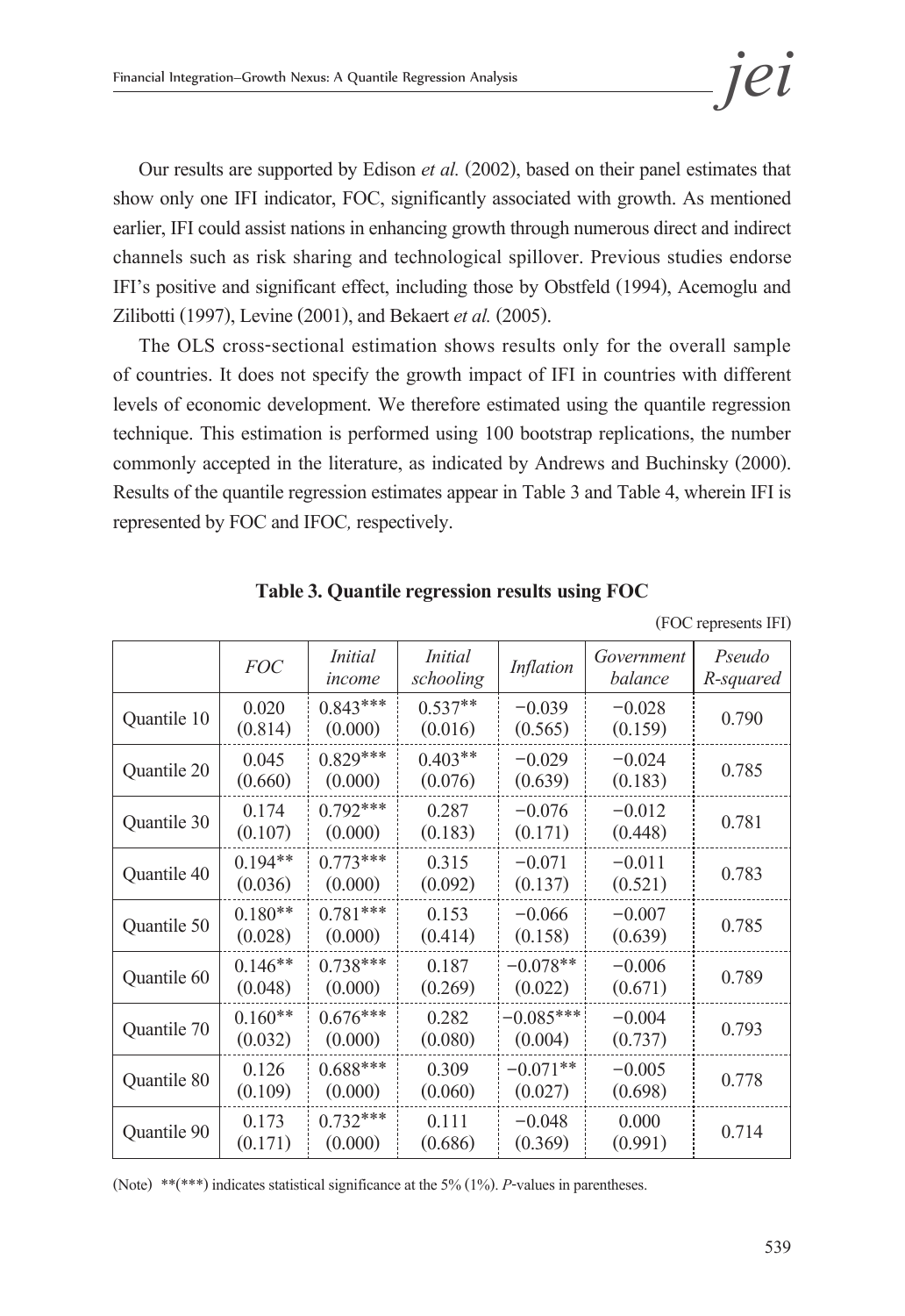**jei** Vol.31 No.3, September 2016, 531–546 Saifuzzaman Ibrahim, A.R Mazlina, W.N.W Azman-Saini, and Muhammad Farhan Mahamad Zakaria<br>http://dx.doi.org/10.11130/jei.2016.31.3.531

| Table 4. Quantile regression results using IFOC |  |
|-------------------------------------------------|--|
|-------------------------------------------------|--|

(IFOC represents IFI)

|             | <b>IFOC</b>      | <i>Initial</i><br>income | <i>Initial</i><br>schooling | Inflation              | Government<br>balance | Pseudo<br>R-squared |
|-------------|------------------|--------------------------|-----------------------------|------------------------|-----------------------|---------------------|
| Quantile 10 | 0.038<br>(0.823) | $0.846***$<br>(0.000)    | $0.537**$<br>(0.011)        | $-0.038$<br>(0.589)    | $-0.028$<br>(0.227)   | 0.789               |
| Quantile 20 | 0.051<br>(0.794) | $0.817***$<br>(0.000)    | $0.417**$<br>(0.019)        | $-0.071$<br>(0.327)    | $-0.026$<br>(0.169)   | 0.784               |
| Quantile 30 | 0.033<br>(0.878) | $0.805***$<br>(0.000)    | $0.524**$<br>(0.010)        | $-0.063$<br>(0.294)    | $-0.014$<br>(0.414)   | 0.776               |
| Quantile 40 | 0.301<br>(0.159) | $0.848***$<br>(0.000)    | 0.249<br>(0.177)            | $-0.056$<br>(0.273)    | $-0.015$<br>(0.363)   | 0.779               |
| Quantile 50 | 0.266<br>(0.165) | $0.813***$<br>(0.000)    | 0.195<br>(0.299)            | $-0.069$<br>(0.147)    | $-0.010$<br>(0.526)   | 0.778               |
| Quantile 60 | 0.207<br>(0.259) | $0.749***$<br>(0.000)    | 0.277<br>(0.177)            | $-0.099***$<br>(0.018) | $-0.010$<br>(0.504)   | 0.781               |
| Quantile 70 | 0.182<br>(0.277) | $0.683***$<br>(0.000)    | 0.375<br>(0.091)            | $-0.092***$<br>(0.031) | $-0.004$<br>(0.782)   | 0.783               |
| Quantile80  | 0.183<br>(0.307) | $0.704***$<br>(0.000)    | 0.330<br>(0.139)            | $-0.077$<br>(0.082)    | $-0.004$<br>(0.763)   | 0.768               |
| Quantile 90 | 0.096<br>(0.719) | $0.712***$<br>(0.000)    | 0.225<br>(0.548)            | $-0.098$<br>(0.205)    | 0.025<br>(0.291)      | 0.709               |

(Note) \*\*(\*\*\*) indicates statistical significance at the 5% (1%). *P*-values in parentheses.

Estimates for IFOC are not significant across all quantiles, a finding consistent with the results via OLS estimation. As mentioned in the introduction, IFOC may be insignificant because it is a poor proxy for IFI. Therefore, our discussion focuses only on the estimation results of the quantile regression using FOC to represent IFI.

Results in the quantile estimation using FOC show a significant positive impact of IFI on economic growth in quantiles 40, 50, 60, and 70 between the lower and upper tails of the conditional distribution. This finding indicates that IFI influences economic growth in countries that do not have excessively low or high levels of GDP per capita or economic development. Low-income countries are usually less-developed economies. They cannot reap the benefits of IFI because of constraints such as weak economic development. For instance, unsound domestic institutions, particularly those with weak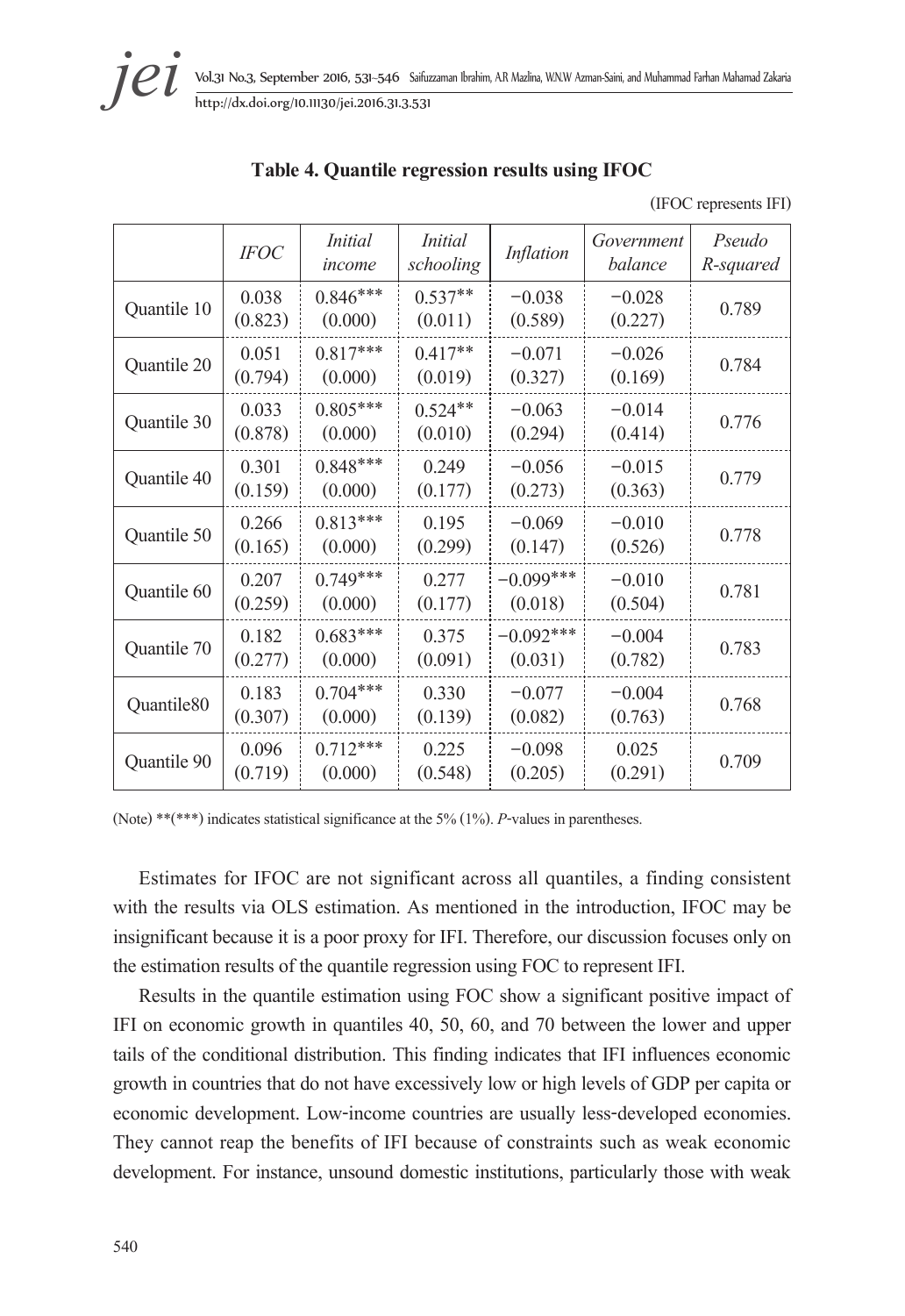property rights, could reduce the profit opportunities of both domestic and foreign firms and eventually affect patterns of international capital flows (Ju and Wei 2010). Chen and Quang (2014) found that IFI could facilitate economic growth in countries satisfying specified threshold conditions of institutional quality and private credit.

IFI may be insignificant for economic growth in countries with relatively high economic development because they do not overly rely on foreign capital inflows for economic growth. Perhaps these countries generate domestic funds that are sufficient to finance economic activity, making factors such as research and development, Information and Communication Technology (ICT), and technological efficiency more important for their expansion. For example, growth trends among the Organization for Economic Co-operation and Development (OECD) countries over the past decade likely result from a mix of factors traditionally linked to efficient labor market mechanisms and the size of the ICT-producing industries, together with the pace of adoption of this technology by other industries, as indicated by data from OECD (2003).

We subsequently carried out inter-quantile tests to examine whether observed differences along estimated coefficients are statistically significant across quantiles, in line with Canarella and Pollard (2004). In the context of this study, inter-quantile tests examine whether differences in degree of economic development influence the relatio between IFI and economic growth. In carrying out these tests, we adopted the technique and practice of Andini and Andini (2014) under the hypothesis that the coefficient at the  $80<sup>th</sup>$  quantile differs from that at the  $20<sup>th</sup>$ . Results of the parameter heterogeneity tests, which use FOC and IFOC as proxies for IFI, are in Table 5. They indicate that the hypothesis of no homogeneity could not be rejected, which means that the coefficients of IFI are statistically different across quantiles.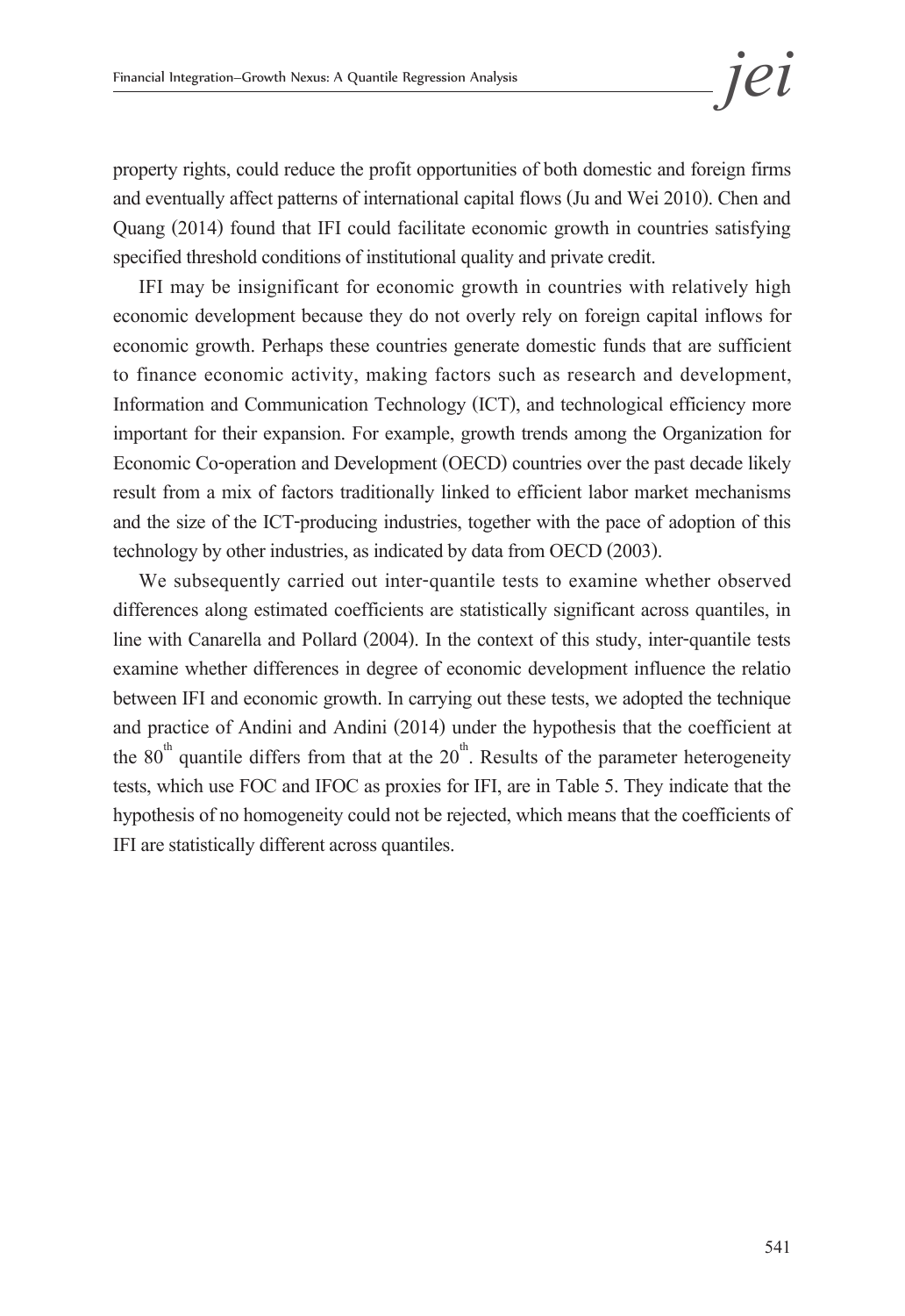| <b>Flows of capital</b>                                                                                      |                  |                          |                             |                     |                       |  |  |
|--------------------------------------------------------------------------------------------------------------|------------------|--------------------------|-----------------------------|---------------------|-----------------------|--|--|
|                                                                                                              | <b>FOC</b>       | <i>Initial</i><br>income | <i>Initial</i><br>schooling | Inflation           | Government<br>balance |  |  |
| Quantile<br>$20^{th}$ - 80 <sup>th</sup>                                                                     | 0.081<br>(0.559) | $-0.142$<br>(0.205)      | $-0.094$<br>(0.740)         | $-0.042$<br>(0.519) | 0.018<br>(0.447)      |  |  |
| <b>Inflows of capital</b>                                                                                    |                  |                          |                             |                     |                       |  |  |
| <i>Initial</i><br><i>Initial</i><br>Government<br><b>IFOC</b><br>Inflation<br>balance<br>schooling<br>income |                  |                          |                             |                     |                       |  |  |
| Quantile<br>$20^{th}$ - 80 <sup>th</sup>                                                                     | 0.131<br>(0.587) | $-0.114$<br>(0.293)      | $-0.087$<br>(0.770)         | $-0.006$<br>(0.934) | 0.022<br>(0.369)      |  |  |

#### **Table 5. Inter-quantile tests**

(Note) *P*-values in parentheses.

### **IV. Conclusion**

The integration of global financial markets is said to be beneficial to countries in many aspects, including enhancing economic growth. Nonetheless, the literature provides no consensus on this relationship, suggesting that the impact of IFI on economic growth may be due to other factors. This study examines the impact of IFI on economic growth in groups of countries at different levels of economic development using the quantile estimation technique. The study finds that the growth impact of IFI does not appear in countries that have too high or too low levels of economic development. Lack of facilities in countries that have low levels of economic development may not help IFI to enhance economic growth. Meanwhile, in countries that have high levels of economic development, IFI is not a major source of funds to finance economic activities. The findings suggest that policy makers, especially the developing countries, should ensure that availability and the readiness of the relevant facilities in order to gain economic benefit from the international integration of their financial markets.

*Received 29 April 2016, Revised 27 June 2016, Accepted 19 July 2016*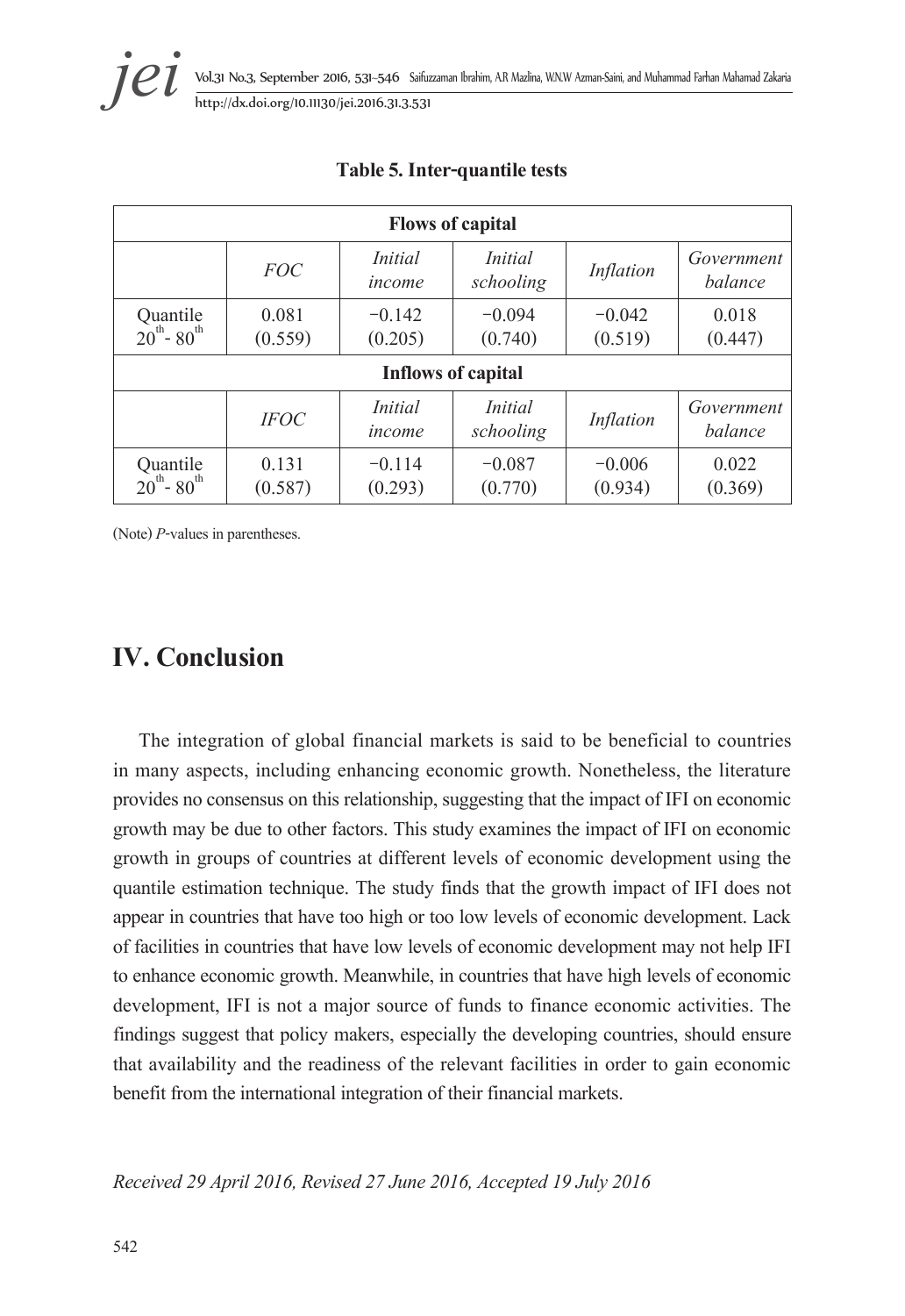### **References**

Acemoglu, Daron, and Fabrizio Zilibotti. "Was Prometheus Unbound by Chance? Risk, Diversification, and Growth." *Journal of Political Economy* 105 (1997): 709-51.

Alfaro, Laura, Areendam Chanda, Sebnem Kalemli-Ozcan, and Selin Sayek. "FDI and economic growth: the role of local financial markets." *Journal of International Economics* 64 (2004): 89-112.

Alfaro, Laura, Sebnem Kalemli-Ozcan, and Vadym Volosovych. "Why Doesn't Capital Flow from Rich to Poor Countries? An Empirical Investigation." *The Review of Economics and Statistics* 90 (2008): 347-68.

Andini, Monica, and Corrado Andini. "Finance, growth and quantile parameter heterogeneity." *Journal of Macroeconomics* 40 (2014): 308–22.

Andrews, Donald W. K., and Moshe Buchinsky. "A Three-step Method for Choosing the Number of Bootstrap Repetitions." *Econometrica* 68 (2000): 23–51.

Arestis, Philip, and Panicos O. Demetriades. "Financial Development and Economic Growth: Assessing the Evidence." *The Economic Journal* 107 (1997): 783-99.

Ayyoub, Muhammad, Imran Sharif Chaudhry, and Fatima Farooq. "Does Inflation Affect Economic Growth? The case of Pakistan." *Pakistan Journal of Social Sciences* 31 (2011): 51-64.

Baele, Lieven, Annalisa Ferrando, Peter Hordahl, Elizaveta Krylova, and Cyril Monnet. "Measuring Financial Integration in the Euro Area." *European Central Bank Occasional Paper Series* 13 (2004): 1-95.

Bailliu, Jeannine N. "Private Capital Flows, Financial Development, and Economic Growth in Developing Countries." Working Paper 2000-15, Bank of Canada, 2000. https://ideas.repec.org/p/bca/bocawp/00-15.html (accessed January 29, 2016)

Barro, Robert J., and Jong Wha Lee. "A new data set of educational attainment in the world, 1950–2010." *Journal of Development Economics* 104 (2013): 184–98.

Bekaert, Geert, Campbell R. Harvey, and Christian Lundblad. "Does Financial Liberalization Spur Growth?" *Journal of Financial Economics* 77 (2005): 3-56.

Bhagwati, Jagdish N. " The capital myth." *Foreign Affairs* 77 (1998): 7-12.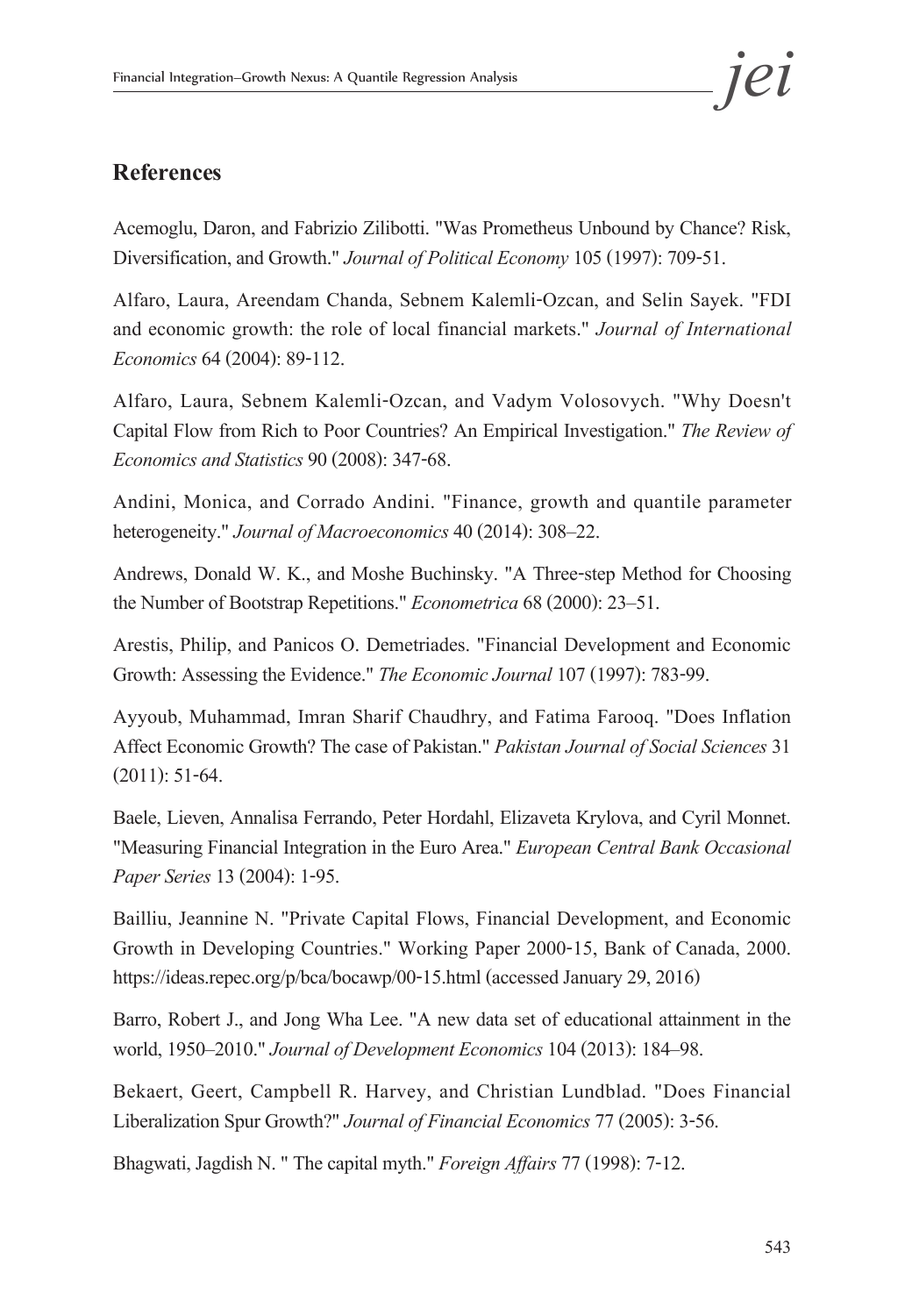

Borensztein, Eduardo, Jose De Gregorio, and Jong-Wha Lee. "How does foreign direct investment affect economic growth?" *Journal of International Economics* 45 (1998): 115-35.

Boyd, John H., and Bruce D. Smith. "Intermediation and the equilibrium allocation of investment capital: Implications for economic development." *Journal of Monetary Economics* 30 (1992): 409-32.

Canarella, Giorgio, and Stephen Pollard. "Parameter Heterogeneity In The Neoclassical Growth Model: A Quantile Regression Approach." *Journal Of Economic Development* 29 (2004): 1-31.

Chang, Roberto, Linda Kaltani, and Norman Loayza. "Openness Can be Good for Growth: The Role of Policy Complementarities." *Journal of Development Economies* 90 (2009): 33-49.

Chen, Jinzhao, and Thérèse Quang. "The Impact of International Financial Integration on Economic Growth: New Evidence on Threshold Effects." *Economic Modelling* 42 (2014): 475-89.

Edison, Hali, Ross Levine, Luca Ricci, and Torsten Slok. "International Financial Integration and Economic Growth." *Journal of International Monetary and Finance* 21(2002): 749-76.

Glaeser, Edward Ludwig, and Albert Saiz. "The rise of the skilled city." *Brookings-Wharton Papers on Urban Affairs* 5 (2004): 47-94.

Gourinchas, Pierre-Olivier, and Olivier Jeanne. "Capital Flows to Developing Countries: The Allocation Puzzle." *Review of Economic Studies, Oxford University Press* 80 (2013): 1484-515.

Gu, Xinhua, and Baomin Dong. "A Theory of Financial Liberalisation: Why are Developing Countries so Reluctant?" *The World Economy* 34 (2011): 1106–123.

Honig, Adam. "Addressing causality in the effect of capital account liberalization on growth." *Journal of Macroeconomics* 30 (2008): 1602–616.

Ju, Jiandong, and Shang-Jin Wei. "Domestic Institutions and the Bypass Effect of Financial Globalization." *American Economic Journal: Economic Policy* 2 (2010): 173- 204.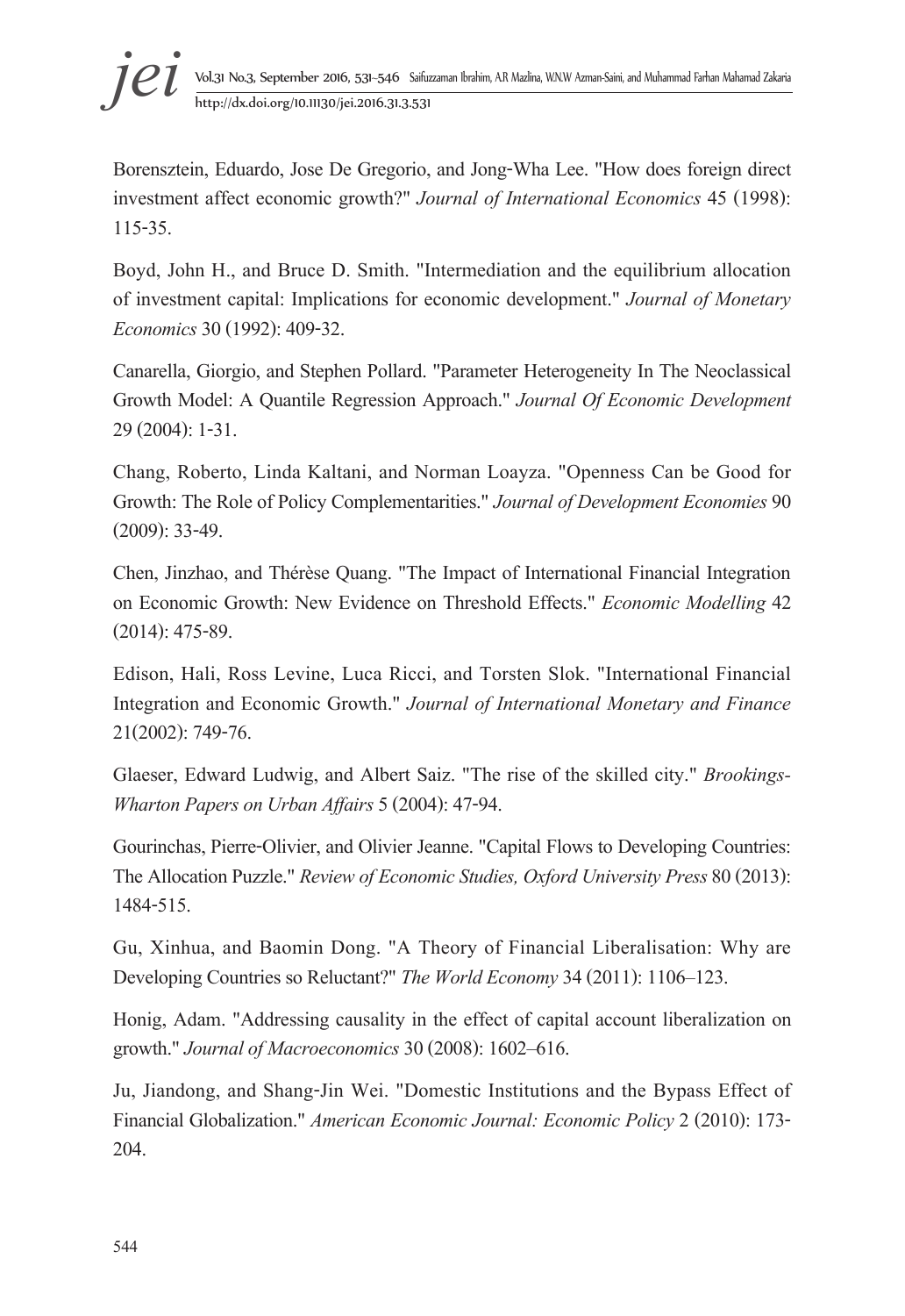Kamau, Njoroge Lucas. "The impact of regional integration on economic growth: empirical evidence from COMESA, EAC and SADC trade blocs." *American Journal of Social and Management Sciences* 1 (2010):150-163.

Kasidi, Faraji, and Kenani Mwakanemela. "Impact of inflation on economic growth: A case study of Tanzania." *Asian Journal of Empirical Research* 3 (2013): 363-380.

Klein, Michael W. "Capital account liberalization, institutional quality and economic growth: Theory and evidence." Working Paper 11112, National Bureau of Economic Research, 2005. http://www.nber.org/papers/w11112 (accessed January 20, 2016).

Koenker, Roger, and Jr Gilbert Bassett. "Regression Quantiles." *Econometrica* 46 (1978): 33-50.

Kose, Ayhan, Eswar Prasad, Kenneth S Rogoff, and Shang-Jin Wei. "Effects of Financial Globalization on Developing Countries: Some Empirical Evidence." Occasional Papers 220, International Monetary Fund, 2003. https://www.imf.org/external/np/res/ docs/2003/031703.pdf (accessed February 2, 2016).

Levine, Ross. "International Financial Liberalization and Economic Growth." *Review of International Economics* 9 (2001): 688-702.

Lucas, Robert E. "On the Mechanics of Economic Development." *Journal of Monetary Economics* 22 (1988): 3-42.

Masten, Arjana Brezigar, Fabrizio Coricelli, and Igor Masten. "Non-linear growth effects of financial development: Does financial integration matter?" *Journal of International Money and Finance* 27 (2008): 295-313.

Mello, Marcelo, and Roberto Perrelli. "Growth equations: a quantile regression exploration." *The Quarterly Review of Economics and Finance* 43 (2003): 643–67.

Obstfeld, Maurice. "Risk-Taking, Global Diversification, and Growth." *The American Economic Review* 84 (1994): 1310–329.

OECD. *ICT and Economic Growth: Evidence from OECD countries, industries and firms.* Paris: OECD Publishing, 2003.

Quinn, Dennis P. "The Correlates of Change in International Financial Regulation." *American Political Science Review* 91 (1997):531–51.

Romer, Paul M. "Increasing Returns and Long-Run Growth." *The Journal of Political*